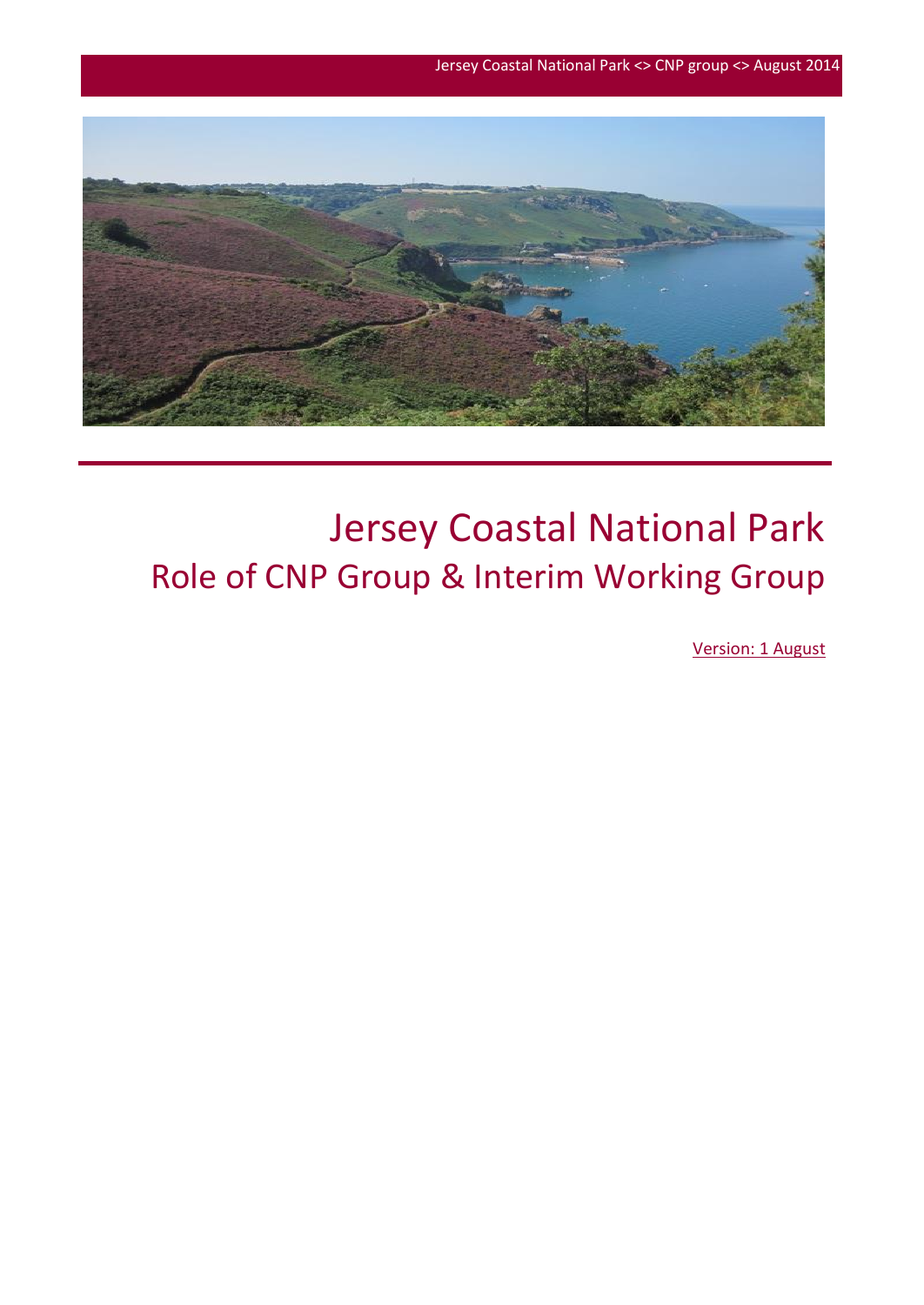This page is intentionally blank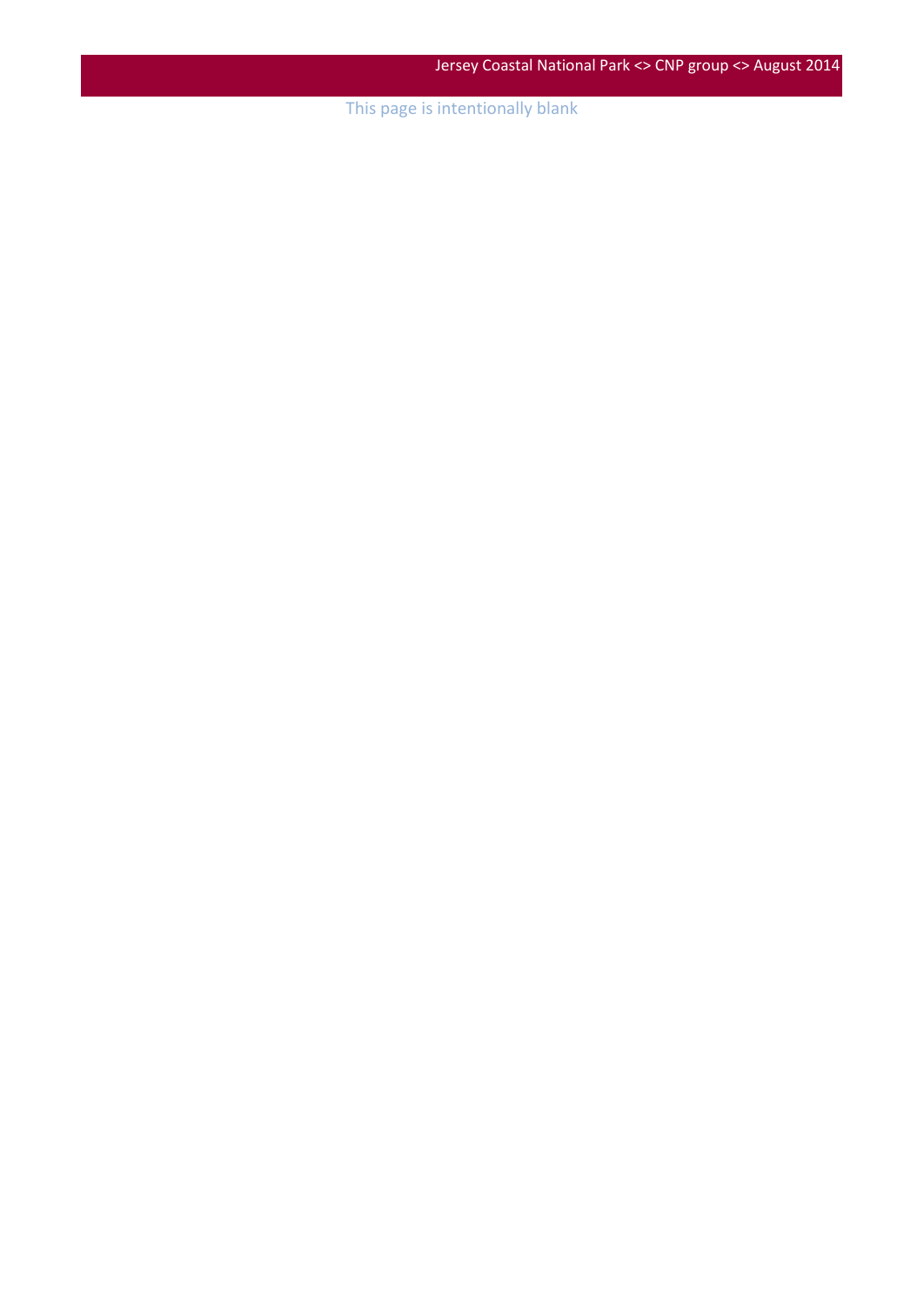#### **Contents**

| 3.1 |  |  |  |  |  |  |  |
|-----|--|--|--|--|--|--|--|
| 3.2 |  |  |  |  |  |  |  |
|     |  |  |  |  |  |  |  |
| 4.1 |  |  |  |  |  |  |  |
| 4.2 |  |  |  |  |  |  |  |
|     |  |  |  |  |  |  |  |
| 5.1 |  |  |  |  |  |  |  |
| 5.2 |  |  |  |  |  |  |  |
| 5.3 |  |  |  |  |  |  |  |
| 5.4 |  |  |  |  |  |  |  |
| 5.5 |  |  |  |  |  |  |  |
|     |  |  |  |  |  |  |  |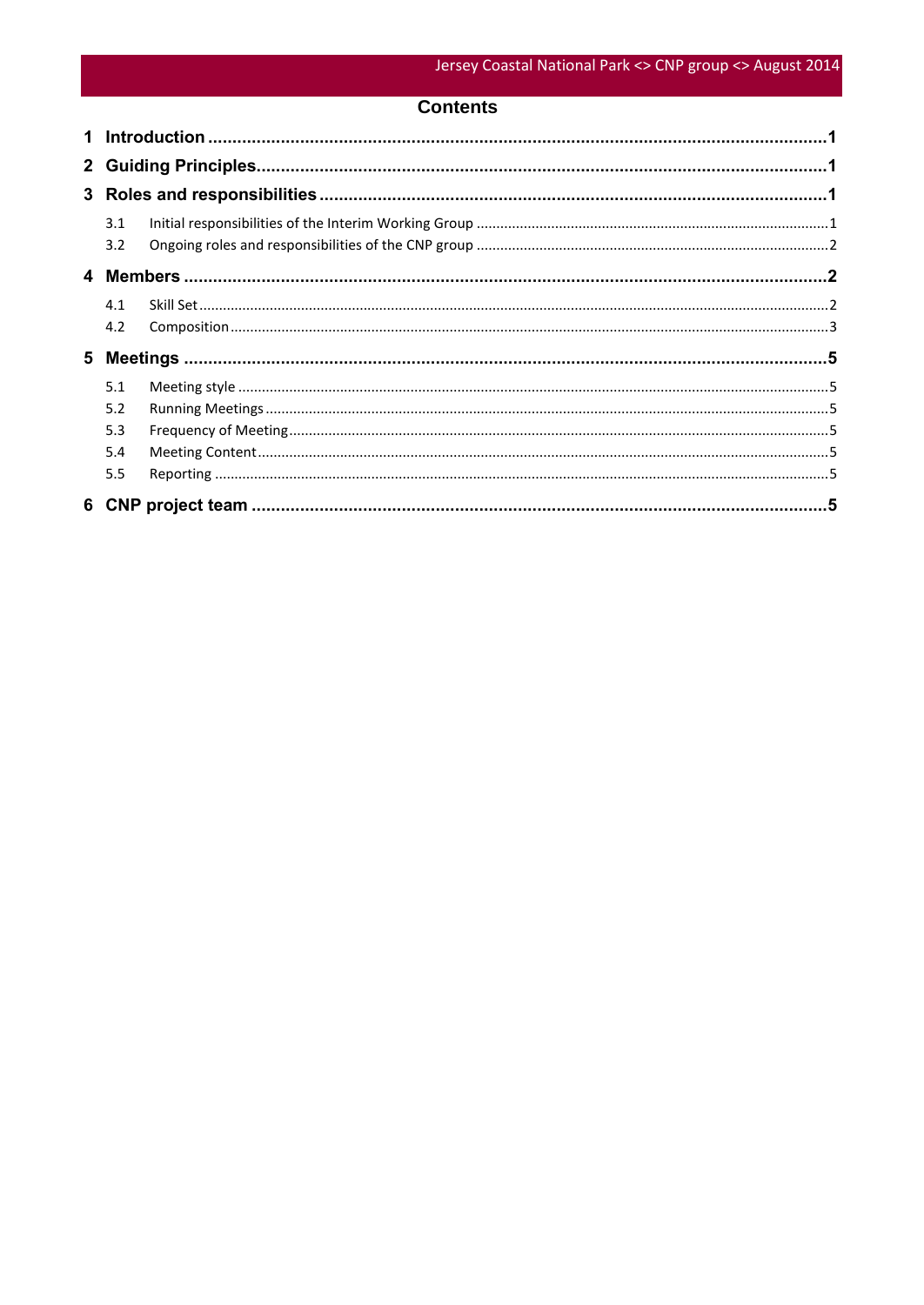# <span id="page-3-0"></span>**1 Introduction**

To fit with the ethos that the Coastal National Park (CNP) is a shared endeavour a new CNP Group is to be formed. This will be external to government but include government, NGO's, community representatives and business.

The group's primary functions will be to:

- Oversee and guide shared implementation of the CNP Management Plan and delivery of agreed Action Plan
- Promote the CNP
- Co-ordinate action

This document sets out the role, function and membership of this group based on the views of stakeholders during the CNP 'Making a Difference' process held in the first half of 2014.

Stakeholders recognise that this is a new kind of group and in sharing responsibility and influence between government, NGO, community and business, a new way of doing things. There are no existing or current models that can be readily copied. There is not even a clear name for it yet, with suggestions including: Coordinating Group, Steering Group, Management Group, Committee, Board, or Authority. For the purpose of this document it is simply referred to as the "CNP Group".

Prior to the long term "CNP Group" (CNPG) being formed an Interim Working Group (IWG) will be needed to maintain momentum and help establish the CNP to ensure this remains a shared endeavour.

# <span id="page-3-1"></span>**2 Guiding Principles**

The CNPG and IWG Group will:

- Continue the ethos of the CNP being a shared endeavour and continue to foster participation and coproduction
- Work on behalf of all stakeholders
- Work to the visions set out in the Management Plan for:
	- $-$  the CNP.
	- $-$  stakeholders to work together in an equitable way
	- $-$  each theme in the plan
- Follow the principles and ethos set out in the Management Plan
- Foster integration and sustainable balance between the environment, recreation and business interests
- As a group maintain a balanced and impartial/neutral perspective and work to maintain a consensus approach

# <span id="page-3-2"></span>**3 Roles and responsibilities**

# <span id="page-3-3"></span>**3.1 Initial responsibilities of the Interim Working Group**

In the first six to twelve months a Working Group will carry out a number of tasks to establish the CNP:

- Work on behalf of and report back to all stakeholders in the 'Making a Difference' process
- Maintain stakeholder involvement and widen and deepen this over time
- Until the management plan is finished, take their mandate from what has been said and agreed to in workshops and written in the action plan and this governance document

Short term tasks:

- Establish a CNP brand image
- Awareness raising
- Finalisation of the Management Plan and Action Plan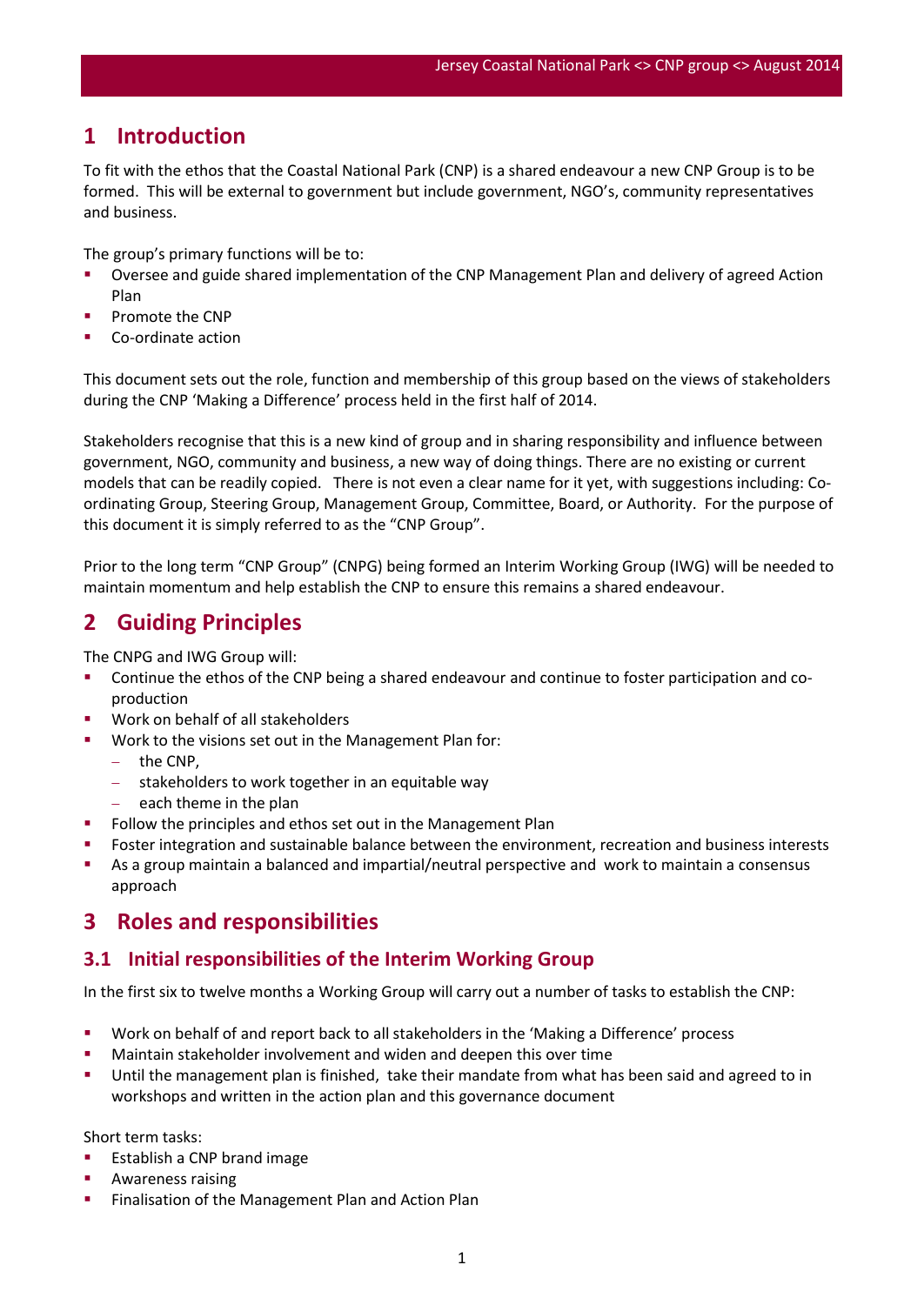#### Launch of the CNP and plans

Longer term:

- Transition between the initial delivery by staff in the DoE to new day-to -day CNP project officer/team arrangement
- Establish the CNP Group, develop this document into Terms of Reference in consultation with the stakeholders
- Ensure a smooth transition between the Interim Working Group and the CNP Group
- Secure resources for the CNP and ongoing management

# <span id="page-4-0"></span>**3.2 Ongoing roles and responsibilities of the CNP group**

(PLEASE NOTE: these are based on the governance discussion that took place at Workshop 2 Report)

The ongoing roles and responsibilities of the CNP group are:

Promotion:

- Provide an identity and face of the CNP
- Champion and promote the CNP

#### Management

- Oversee and guide implementation of the agreed Management Plan Actions
- Co-ordinate between organisations and interests to :
	- Encourage efficiencies and avoid duplication
	- $-$  Share data
	- $-$  Play to the strengths of each
- Review progress including monitoring:
	- implementation of the Action Plan
	- $-$  the condition of the CNP
- hold progress review meetings with stakeholders every xxx months
- Provide Advice
- Commission research and reports as necessary
- **Resolve CNP management issues**

#### Communication

- Report progress to stakeholders
- Keep stakeholders involved and informed
- **EXTER** Liaise with States Departments, business, community and NGO
- Communicate with the wider community including new and established immigrant communities

Resources

Establish and coordinate resources including finances and in-kind contributions

# <span id="page-4-1"></span>**4 Members**

## <span id="page-4-2"></span>**4.1 Skill Set**

- Be able to inspire, engender and drive forward change
- Have the ability to develop and maintain consensus
- Have a good understanding of the CNP and the idea of it being delivered as a shared endeavour (coproduction)
- As part of a group, behave in a way that is clearly in the interests of the CNP but impartial towards any particular perspective
- Ability to apply a range of skills to help achieve initial responsibilities and objectives.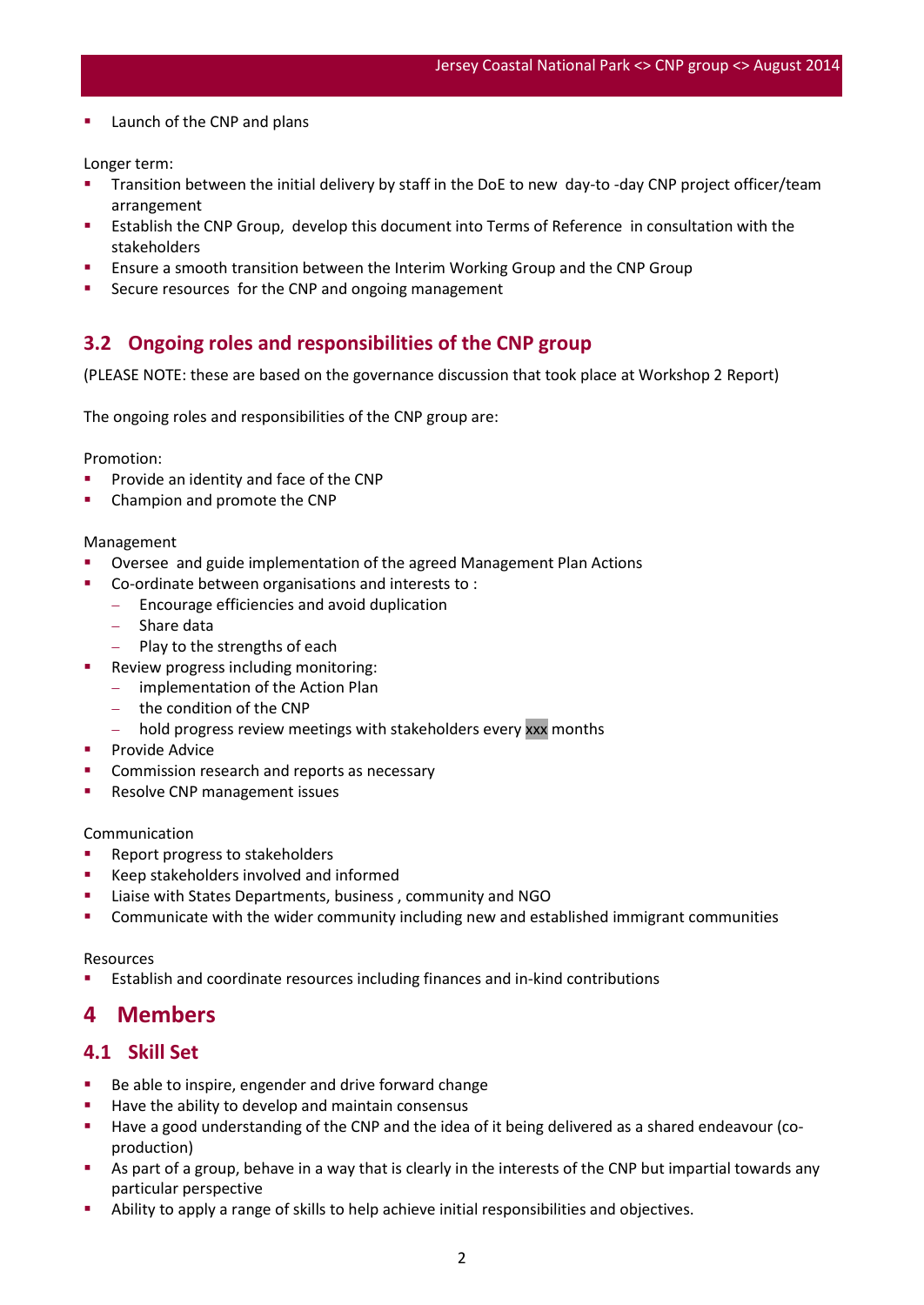- **Be trusted and respected**
- Have a good network of contacts.
- **Be a conduit to provide two way communication between interest groups, organisations, other** stakeholders and the Group
- Have the time and interest to participate
- Be of good intent
- Have the intention to take part in all meetings (accepting clashes with holiday or other extenuating reasons why this may not be possible on any particular occasion)

## <span id="page-5-0"></span>**4.2 Composition**

It is very important to stakeholders that the Interim Working Group and subsequent CNP Group include a balance.

The Interim Working Group includes the following with the ticks indicating their areas of knowledge and interest.

|    | Been at workshop | Self nominated | Name                   | Department of<br>Environment | Environment<br>Natural | Environment<br>Historic | Recreation Sport | and<br>Interpretation<br>Education | <b>Business</b> | Tourism | Agriculture | Parochial/<br>Parish | Community | <b>Build Environment</b><br>and Planning | CNP Project Officer |
|----|------------------|----------------|------------------------|------------------------------|------------------------|-------------------------|------------------|------------------------------------|-----------------|---------|-------------|----------------------|-----------|------------------------------------------|---------------------|
| 1. | $\checkmark$     | V              | <b>Mike Stentiford</b> |                              | V                      |                         |                  |                                    |                 |         |             |                      | V         |                                          |                     |
| 2. | V                | V              | <b>Bob Tompkins</b>    |                              |                        |                         |                  |                                    | V               |         |             |                      |           |                                          |                     |
| 3. | ✔                | V              | David Hambrook         |                              |                        |                         |                  |                                    |                 |         | V           |                      |           |                                          |                     |
| 4. | ✔                | V              | <b>Nick Aubin</b>      |                              | V                      |                         |                  |                                    |                 |         |             |                      |           |                                          |                     |
| 5. | V                | V              | Jim Hopley             |                              |                        |                         |                  |                                    | V               |         | V           |                      | V         |                                          |                     |
| 6. | V                | V              | Andrew Terry           |                              | $\boldsymbol{\nu}$     |                         |                  |                                    |                 |         |             |                      |           |                                          |                     |
| 7. | V                | V              | Ken Thomson            |                              | V                      |                         | V                | V                                  |                 |         |             |                      |           |                                          |                     |
| 8. | V                | V              | Dougie<br>Richardson   |                              |                        |                         |                  |                                    |                 |         | V           |                      |           |                                          |                     |
| 9. | ✔                | V              | Dan Houseago           | V                            |                        |                         |                  |                                    |                 |         |             |                      |           |                                          |                     |
|    |                  |                | Marc Woodhall          |                              |                        |                         |                  |                                    |                 |         |             |                      |           |                                          | V                   |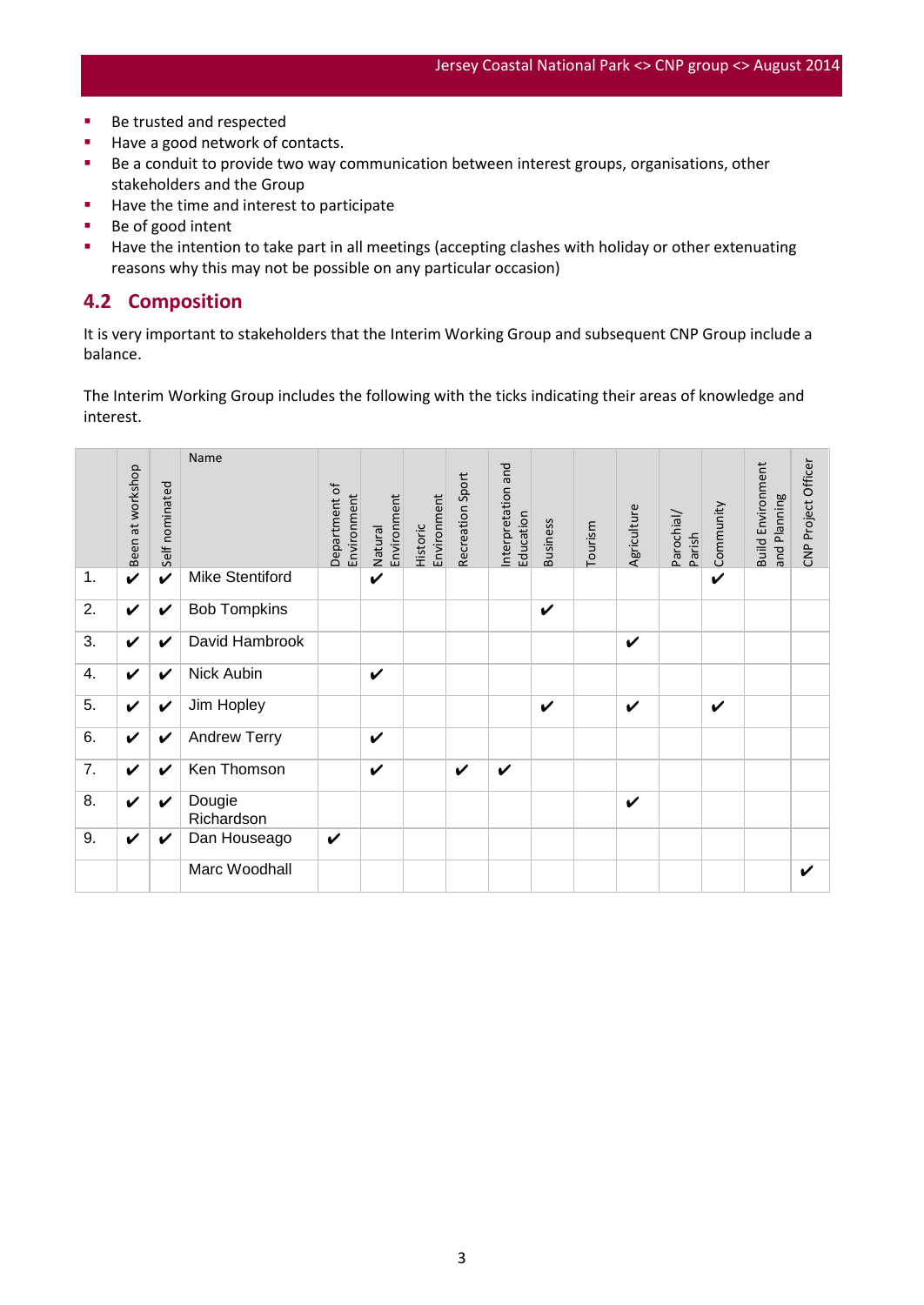For the CNP Group the consensus amongst stakeholders is that it should comprise the following:

|     | Interest                     | Organisation                  | Name |
|-----|------------------------------|-------------------------------|------|
| 1.  | Department of<br>Environment |                               |      |
| 2.  | Environment                  | <b>National Trust</b>         |      |
|     |                              | or                            |      |
|     |                              | Societe Jersiaise             |      |
| 3.  | <b>Historic Environment</b>  | Heritage Group                |      |
|     |                              | or                            |      |
|     |                              | Societe Jersiaise             |      |
| 4.  | Recreation                   |                               |      |
| 5.  | Interpretation and           | States of Jersey              |      |
|     | Education                    |                               |      |
| 6.  | <b>Business</b>              | <b>Chamber of Commerce</b>    |      |
| 7.  | Tourism                      | <b>States of Jersey</b>       |      |
|     |                              | or                            |      |
|     |                              | Rep from the tourism industry |      |
| 8.  | Agriculture                  | <b>JFU</b>                    |      |
|     |                              | or                            |      |
|     |                              | <b>RJA &amp; HS</b>           |      |
| 9.  | Parochial/Parish             | Rep from Comite des           |      |
|     |                              | Connetables                   |      |
| 10. | Community                    | (suggestion of setting up a   |      |
|     |                              | Friends of the National Park) |      |
| 11. | <b>Build environment and</b> | <b>Architects Association</b> |      |
|     | planning                     |                               |      |
| 12. |                              | CNP project officer           |      |
| 13. | Neutral chair/moderator      |                               |      |

Any additional specialism will be co-opted on for a specific purpose and task. Special interest groups may be convened for specific tasks as necessary.